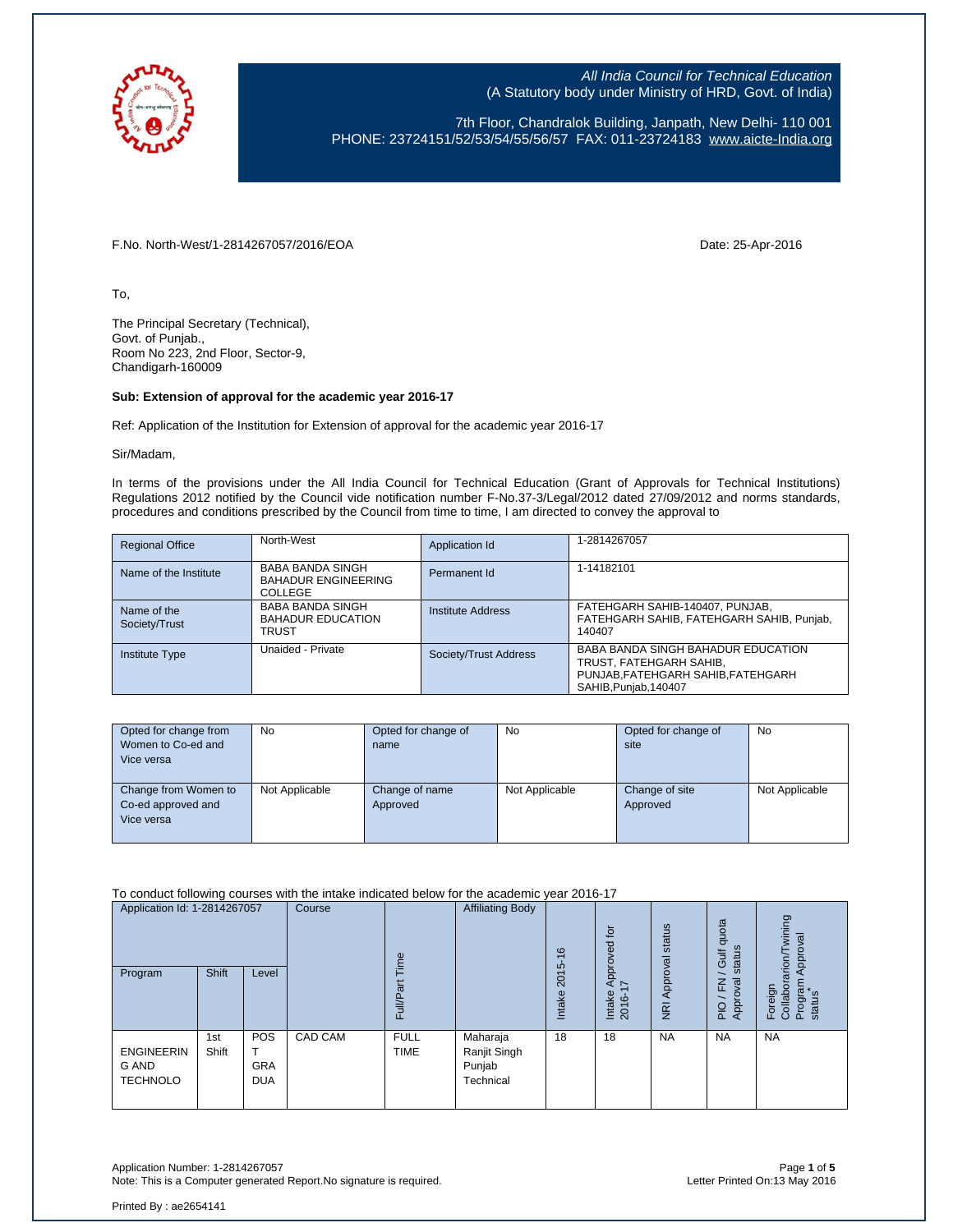

7th Floor, Chandralok Building, Janpath, New Delhi- 110 001 PHONE: 23724151/52/53/54/55/56/57 FAX: 011-23724183 [www.aicte-India.org](http://www.aicte-india.org/)

| $\overline{GY}$                                            |              | <b>TE</b>                                                 |                                                               |                            | University,                                                                |     |     |           |           |           |
|------------------------------------------------------------|--------------|-----------------------------------------------------------|---------------------------------------------------------------|----------------------------|----------------------------------------------------------------------------|-----|-----|-----------|-----------|-----------|
|                                                            |              |                                                           |                                                               |                            | Bathinda                                                                   |     |     |           |           |           |
| <b>ENGINEERIN</b><br><b>G AND</b><br><b>TECHNOLO</b><br>GY | 1st<br>Shift | POS<br>T.<br><b>GRA</b><br><b>DUA</b><br><b>TE</b>        | <b>COMPUTER</b><br><b>SCIENCE AND</b><br><b>ENGINEERING</b>   | <b>FULL</b><br><b>TIME</b> | Maharaja<br>Ranjit Singh<br>Punjab<br>Technical<br>University,<br>Bathinda | 18  | 18  | <b>NA</b> | <b>NA</b> | <b>NA</b> |
| <b>ENGINEERIN</b><br><b>G AND</b><br><b>TECHNOLO</b><br>GY | 1st<br>Shift | POS<br>T.<br>GRA<br><b>DUA</b><br><b>TE</b>               | <b>ELECTRONICS</b><br>&<br><b>COMMUNICATI</b><br>ON ENGG      | <b>FULL</b><br><b>TIME</b> | Maharaja<br>Ranjit Singh<br>Punjab<br>Technical<br>University,<br>Bathinda | 18  | 18  | <b>NA</b> | <b>NA</b> | <b>NA</b> |
| <b>ENGINEERIN</b><br><b>G AND</b><br><b>TECHNOLO</b><br>GY | 1st<br>Shift | POS<br>T.<br>GRA<br><b>DUA</b><br><b>TE</b>               | E-SECURITY                                                    | <b>FULL</b><br><b>TIME</b> | Maharaja<br>Ranjit Singh<br>Punjab<br>Technical<br>University,<br>Bathinda | 18  | 18  | <b>NA</b> | <b>NA</b> | <b>NA</b> |
| <b>ENGINEERIN</b><br><b>G AND</b><br><b>TECHNOLO</b><br>GY | 1st<br>Shift | POS<br>T<br>GRA<br><b>DUA</b><br><b>TE</b>                | <b>INSTRUMENTA</b><br>TION &<br><b>CONTROL</b>                | <b>FULL</b><br><b>TIME</b> | Maharaja<br>Ranjit Singh<br>Punjab<br>Technical<br>University,<br>Bathinda | 18  | 18  | <b>NA</b> | <b>NA</b> | <b>NA</b> |
| <b>ENGINEERIN</b><br><b>G AND</b><br><b>TECHNOLO</b><br>GY | 1st<br>Shift | POS<br>Τ<br>GRA<br><b>DUA</b><br>TE                       | <b>POWER</b><br><b>SYSTEMS</b>                                | <b>FULL</b><br><b>TIME</b> | Maharaja<br>Ranjit Singh<br>Punjab<br>Technical<br>University,<br>Bathinda | 18  | 18  | <b>NA</b> | <b>NA</b> | <b>NA</b> |
| <b>ENGINEERIN</b><br><b>G AND</b><br><b>TECHNOLO</b><br>GY | 1st<br>Shift | <b>UND</b><br><b>ER</b><br>GRA<br><b>DUA</b><br><b>TE</b> | <b>AGRICULTURE</b><br><b>ENGINEERING</b>                      | <b>FULL</b><br><b>TIME</b> | Maharaja<br>Ranjit Singh<br>Punjab<br>Technical<br>University,<br>Bathinda | 60  | 60  | <b>NA</b> | <b>NA</b> | <b>NA</b> |
| <b>ENGINEERIN</b><br><b>G AND</b><br><b>TECHNOLO</b><br>GY | 1st<br>Shift | <b>UND</b><br>ER<br>GRA<br><b>DUA</b><br>TE               | <b>CIVIL</b><br><b>ENGINEERING</b>                            | <b>FULL</b><br><b>TIME</b> | Maharaja<br>Ranjit Singh<br>Punjab<br>Technical<br>University,<br>Bathinda | 120 | 120 | <b>NA</b> | <b>NA</b> | <b>NA</b> |
| <b>ENGINEERIN</b><br><b>G AND</b><br><b>TECHNOLO</b><br>GY | 1st<br>Shift | <b>UND</b><br>ER<br>GRA<br><b>DUA</b><br>TE               | <b>COMPUTER</b><br><b>SCIENCE &amp;</b><br><b>ENGINEERING</b> | <b>FULL</b><br>TIME        | Maharaja<br>Ranjit Singh<br>Punjab<br>Technical<br>University,<br>Bathinda | 180 | 180 | <b>NA</b> | <b>NA</b> | <b>NA</b> |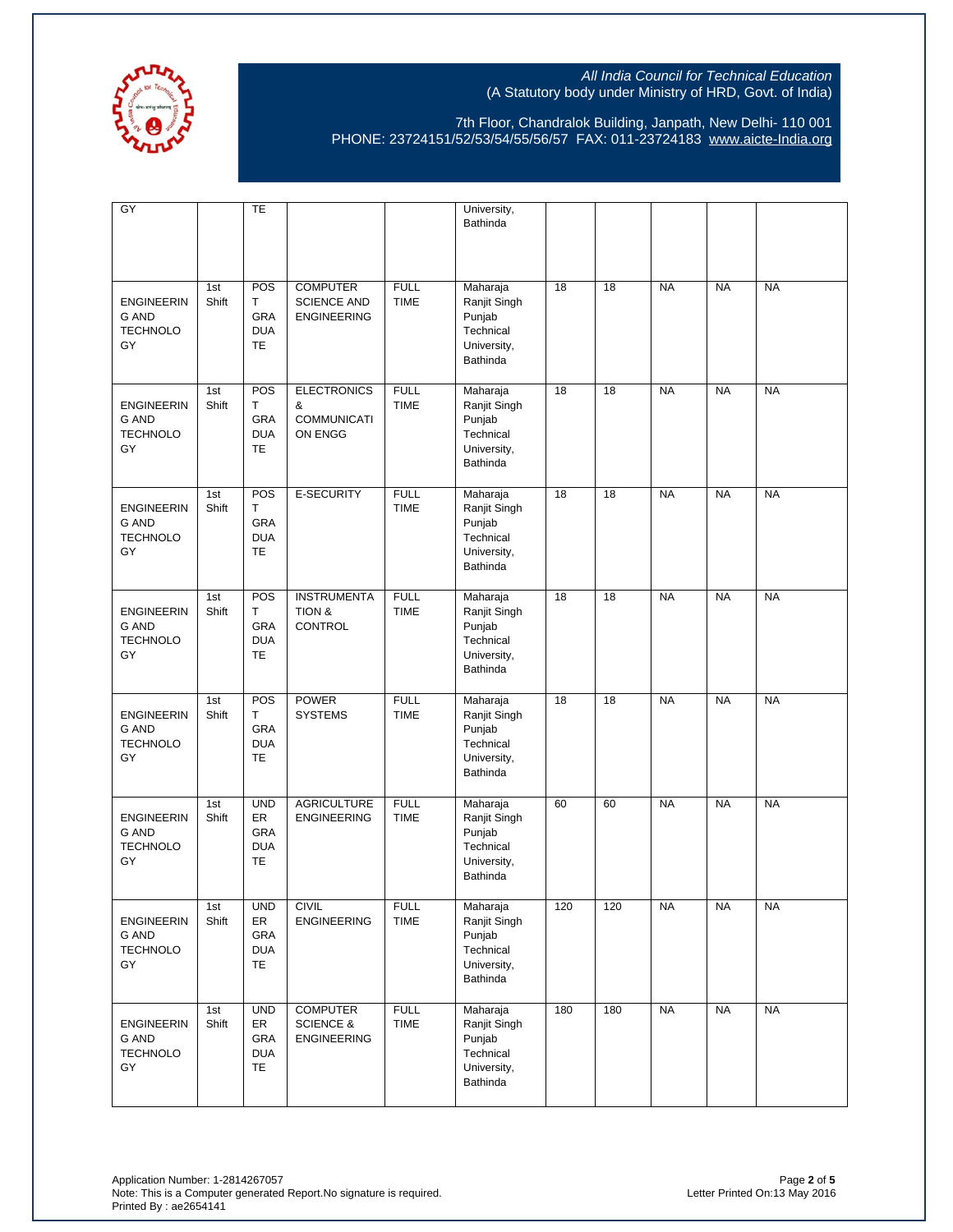

7th Floor, Chandralok Building, Janpath, New Delhi- 110 001 PHONE: 23724151/52/53/54/55/56/57 FAX: 011-23724183 [www.aicte-India.org](http://www.aicte-india.org/)

| <b>ENGINEERIN</b><br><b>G AND</b><br><b>TECHNOLO</b><br>GY | 1st<br>Shift | <b>UND</b><br><b>ER</b><br><b>GRA</b><br><b>DUA</b><br><b>TE</b> | <b>ELECTRICAL</b><br><b>ENGINEERING</b>                  | <b>FULL</b><br><b>TIME</b> | Maharaja<br>Ranjit Singh<br>Punjab<br>Technical<br>University,<br>Bathinda | 120 | 120 | <b>NA</b> | <b>NA</b> | <b>NA</b> |
|------------------------------------------------------------|--------------|------------------------------------------------------------------|----------------------------------------------------------|----------------------------|----------------------------------------------------------------------------|-----|-----|-----------|-----------|-----------|
| <b>ENGINEERIN</b><br><b>G AND</b><br><b>TECHNOLO</b><br>GY | 1st<br>Shift | <b>UND</b><br>ER<br><b>GRA</b><br><b>DUA</b><br><b>TE</b>        | <b>ELECTRONICS</b><br>&<br><b>COMMUNICATI</b><br>ON ENGG | <b>FULL</b><br><b>TIME</b> | Maharaja<br>Ranjit Singh<br>Punjab<br>Technical<br>University,<br>Bathinda | 120 | 120 | <b>NA</b> | <b>NA</b> | <b>NA</b> |
| <b>ENGINEERIN</b><br><b>G AND</b><br><b>TECHNOLO</b><br>GY | 1st<br>Shift | <b>UND</b><br>ER<br><b>GRA</b><br><b>DUA</b><br><b>TE</b>        | <b>INFORMATION</b><br><b>TECHNOLOGY</b>                  | <b>FULL</b><br><b>TIME</b> | Maharaja<br>Ranjit Singh<br>Punjab<br>Technical<br>University,<br>Bathinda | 90  | 90  | <b>NA</b> | <b>NA</b> | <b>NA</b> |
| <b>ENGINEERIN</b><br><b>G AND</b><br><b>TECHNOLO</b><br>GY | 1st<br>Shift | <b>UND</b><br>ER<br><b>GRA</b><br><b>DUA</b><br>TE               | <b>MECHANICAL</b><br><b>ENGINEERING</b>                  | <b>FULL</b><br><b>TIME</b> | Maharaja<br>Ranjit Singh<br>Punjab<br>Technical<br>University,<br>Bathinda | 180 | 180 | <b>NA</b> | <b>NA</b> | <b>NA</b> |
| <b>MANAGEME</b><br><b>NT</b>                               | 1st<br>Shift | POS<br>T<br><b>GRA</b><br><b>DUA</b><br>TE                       | <b>BUSINESS</b><br><b>ADMINISTRATI</b><br>ON             | <b>FULL</b><br><b>TIME</b> | Maharaja<br>Ranjit Singh<br>Punjab<br>Technical<br>University,<br>Bathinda | 60  | 60  | <b>NA</b> | <b>NA</b> | <b>NA</b> |

The above mentioned approval is subject to the condition that BABA BANDA SINGH BAHADUR ENGINEERING COLLEGE shall follow and adhere to the Regulations, guidelines and directions issued by AICTE from time to time and the undertaking / affidavit given by the institution along with the application submitted by the institution on portal.

Course(s) Applied for Closure by the Institute for the AY 2016-17:

| Application Id: 1-2814267057                        |              | Name of the<br>Course               | <b>Full/Part Time</b>                                                               | <b>Affiliating Body</b> | <b>Course Closure Status</b>                                                   |                       |
|-----------------------------------------------------|--------------|-------------------------------------|-------------------------------------------------------------------------------------|-------------------------|--------------------------------------------------------------------------------|-----------------------|
| Program                                             | <b>Shift</b> | Level                               |                                                                                     |                         |                                                                                |                       |
| <b>ENGINEE</b><br>RING AND<br><b>TECHNOL</b><br>OGY | 1st<br>Shift | <b>POST</b><br>GRADUAT<br>E         | <b>ROBOTICS</b><br>AND<br><b>MECHATRONI</b><br>CS: (Last)<br>Approved Intake<br>18) | <b>FULL TIME</b>        | Maharaja Ranjit<br>Singh Punjab<br>Technical<br>University,<br><b>Bathinda</b> | Pending <sup>\$</sup> |
| <b>ENGINEE</b><br>RING AND<br><b>TECHNOL</b>        | 1st<br>Shift | <b>UNDER</b><br><b>GRADUAT</b><br>Е | <b>INDUSTRIAL</b><br><b>ENGINEERING</b><br>: (Last Approved<br>Intake 60)           | <b>FULL TIME</b>        | Maharaja Ranjit<br>Singh Punjab<br>Technical<br>University,                    | Pending <sup>\$</sup> |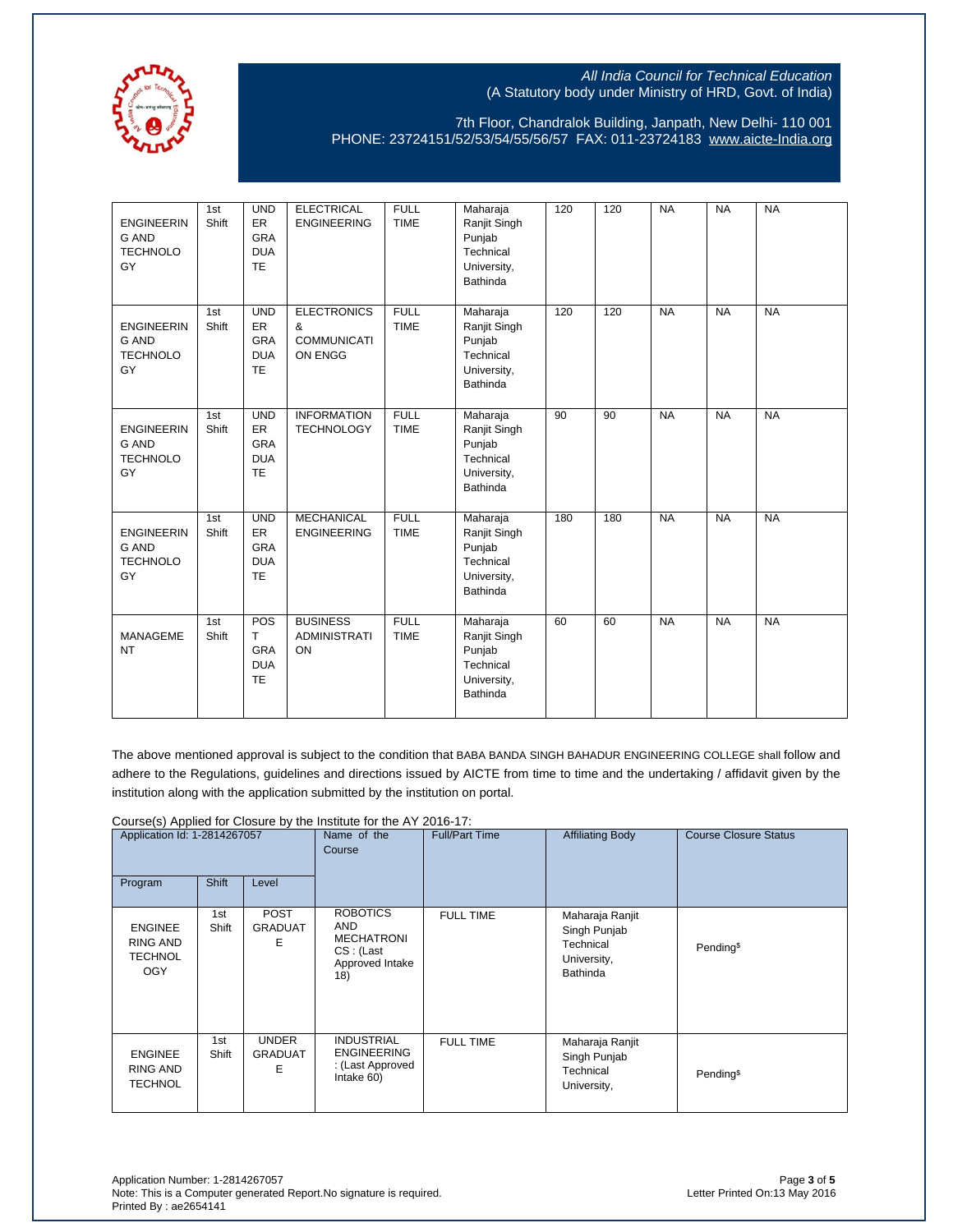

7th Floor, Chandralok Building, Janpath, New Delhi- 110 001 PHONE: 23724151/52/53/54/55/56/57 FAX: 011-23724183 [www.aicte-India.org](http://www.aicte-india.org/)

| <b>OGY</b> |              |                             |                                                                                               |                  | Bathinda                                                                |                       |
|------------|--------------|-----------------------------|-----------------------------------------------------------------------------------------------|------------------|-------------------------------------------------------------------------|-----------------------|
| <b>MCA</b> | 1st<br>Shift | POST<br><b>GRADUAT</b><br>E | <b>MASTERS IN</b><br><b>COMPUTER</b><br><b>APPLICATIONS</b><br>: (Last Approved<br>Intake 60) | <b>FULL TIME</b> | Maharaja Ranjit<br>Singh Punjab<br>Technical<br>University,<br>Bathinda | Pending <sup>\$</sup> |

**\$ due to non submission of NOC's from University / Board and / or State Government**

In case of any differences in content in this Computer generated Extension of Approval Letter, the content/information as approved by the Executive Council / General Council as available on the record of AICTE shall be final and binding.

Strict compliance of Anti-Ragging Regulation:- Approval is subject to strict compliance of provisions made in AICTE Regulation notified vide F. No. 37-3/Legal/AICTE/2009 dated July 1, 2009 for Prevention and Prohibition of Ragging in Technical Institutions. In case Institution fails to take adequate steps to Prevent Ragging or fails to act in accordance with AICTE Regulation or fails to punish perpetrators or incidents of Ragging, it will be liable to take any action as defined under clause 9(4) of the said Regulation.

#### **Note: Validity of the course details may be verified at www.aicte-india.org**

 **Dr. Avinash S Pant Vice - Chairman, AICTE**

Copy to:

- **1. The Regional Officer,** All India Council for Technical Education Plot No. 1A, 5<sup>th</sup> Floor, DTE(Pb..) Building, Dakshin Mark, Sector 36-A, Chandigarh-160 036
- **2. The Director Of Technical Education,** Punjab
- **3. The Registrar,** Maharaja Ranjit Singh Punjab Technical University, Bathinda

# **4. The Principal / Director,**

BABA BANDA SINGH BAHADUR ENGINEERING COLLEGE FATEHGARH SAHIB-140407, PUNJAB, FATEHGARH SAHIB,FATEHGARH SAHIB, Punjab,140407

**5. The Secretary / Chairman,** BABA BANDA SINGH BAHADUR EDUCATION TRUST BABA BANDA SINGH BAHADUR EDUCATION TRUST, FATEHGARH SAHIB, PUNJAB, FATEHGARH SAHIB,FATEHGARH SAHIB, Punjab,140407

**6. Guard File(AICTE)**